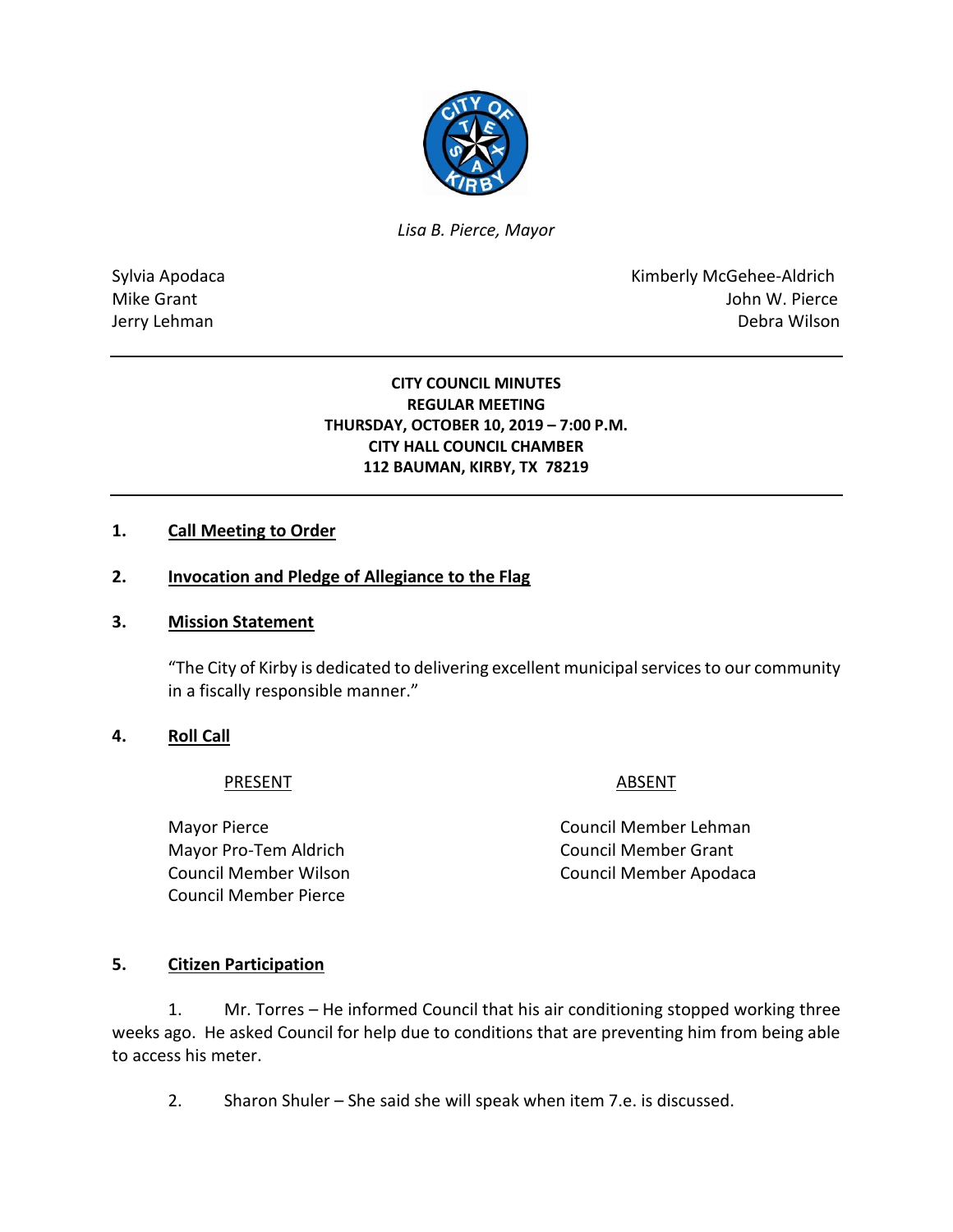3. B.J. Voigt – She asked if Council and staff if they received an email she sent and if they have any questions about the issue she addressed.

# **6. Consideration Of And Action On Minutes**

## a. Regular Meeting September 26, 2019

Mayor Pro-Tem Aldrich moved to accept the Minutes of September 26, 2019; seconded by Council Member Pierce. The motion failed with a 3-1 vote.

AYES: 3 NAYES: 0 abstain: 1 (Council Member Wilson)

# **7. Discussion And Possible Action**

# a. Discussion And Possible Action On Binz Engleman Road Reconstruction Project

Gilbert Salas, Director of Public Works, provided an update on the Binz Engleman Road Reconstruction Project.

## b. Discussion And Possible Action On Hickory Hill Drive Reconstruction Project

City Manager Vernon provided information on a change order request. The request is for an additional \$20,155.50. Council Member Pierce moved to allow the change order bringing total to \$449,688.50; seconded by Mayor Pro-Tem Aldrich. The motion carried with a 4-0 vote.

AYES: 4 NAYES: 0

# c. Discussion And Possible Action On 2018 Street Bond Projects – Phase I

City Manager Vernon provided an update on the 2018 Street Bond Projects – Phase I. The project was awarded to J&P Paving and they will start on Peppermint Lane, Harris Road, Pfeil and Kirby Heights.

d. Discussion And Possible Action On 2018 Street Bond Projects – Phase II

City Manager Vernon stated Phase II is Ackerman Road and currently in the design phase with M& S Engineering.

e. Discussion And Possible Action On Private Development Projects On Springfield Road

City Manager Vernon recapped information on the lots.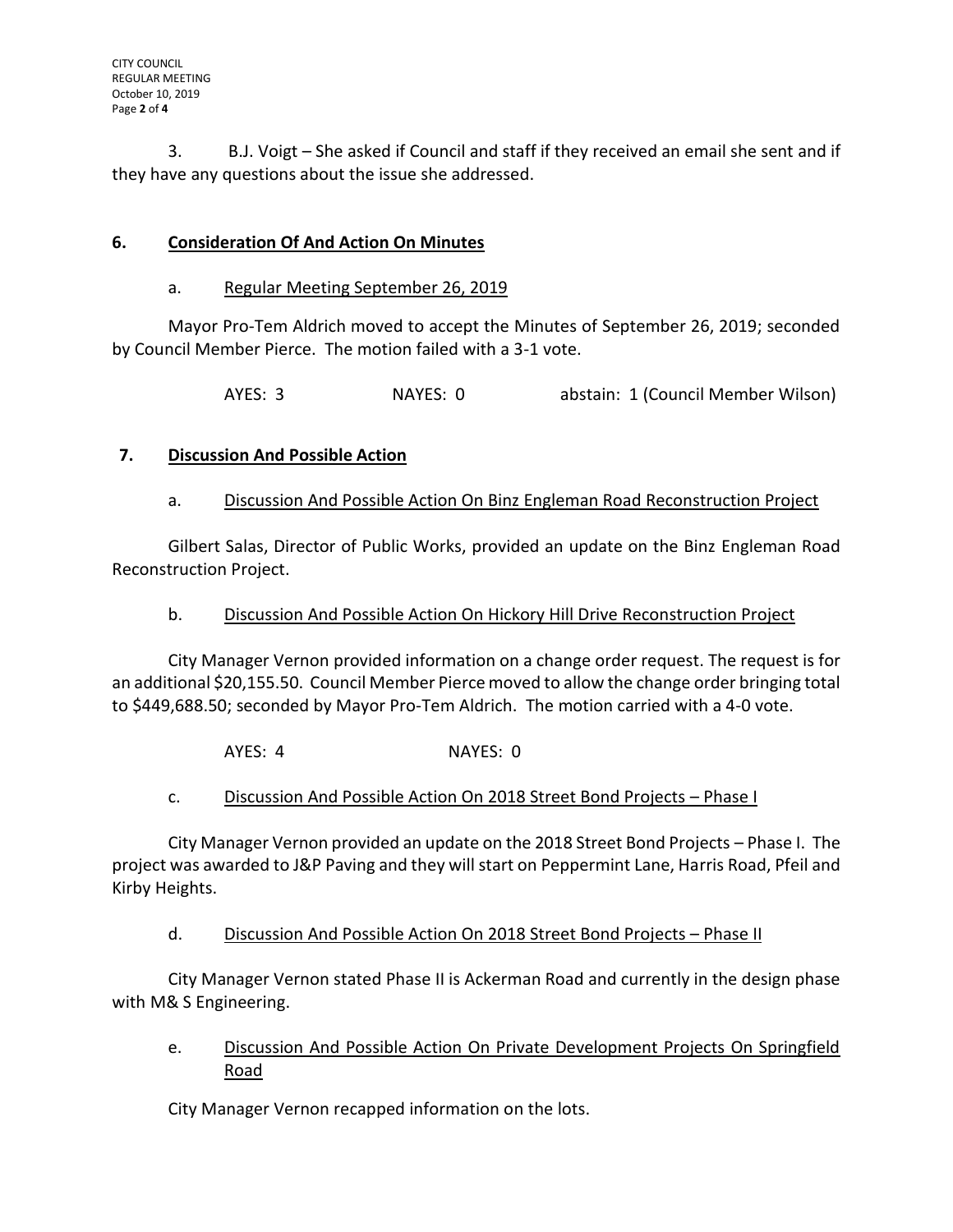Mayor Pierce asked Ms. Shuler if she would like to speak.

1. Sharon Shuler – She reported recent events on Springfield Road properties.

f. Discussion And Possible Action On Appointing A Member To The Beautification And Recycle Committee

City Manager Vernon stated that staff has not received any applications.

g. Discussion And Possible Action On Appointing Alternate Members To The Building And Standards Commission

Mayor Pierce recognized that there is one applicant, Lexie L. Potter.

Mayor Pro-Tem Aldrich moved to appoint Lexie L. Potter to October 1, 2020 term; seconded by Council Member Wilson. The motion carried with a 4-0 vote.

AYES: 4 NAYES: 0

h. Discussion And Possible Action On Appointing Members To the Kirby Senior Center Corporation Board

Norma Hamby, Manager, stated she has not received any applications.

i. Discussion And Possible Action On Appointing Up To Four Members To A Charter Review Commission

City Manager Vernon stated that staff has not received any applications.

j. Discussion And Possible Action On Entering Into An Interlocal Agreement For Fire Protection And First Responder Emergency Medical Services With Bexar County Emergency Services District No. 11

City Manager Vernon stated the new Interlocal Agreement with ESD 11 has been reviewed by their attorney and the City's attorney, both are in agreement with the new Interlocal Agreement.

Mayor Pro-Tem Aldrich moved to accept the ESD 11 Interlocal Agreement – October 1 – September 30, 2022; seconded by Council Member Wilson. The motion carried with a 4-0 vote.

AYES: 4 NAYES: 0